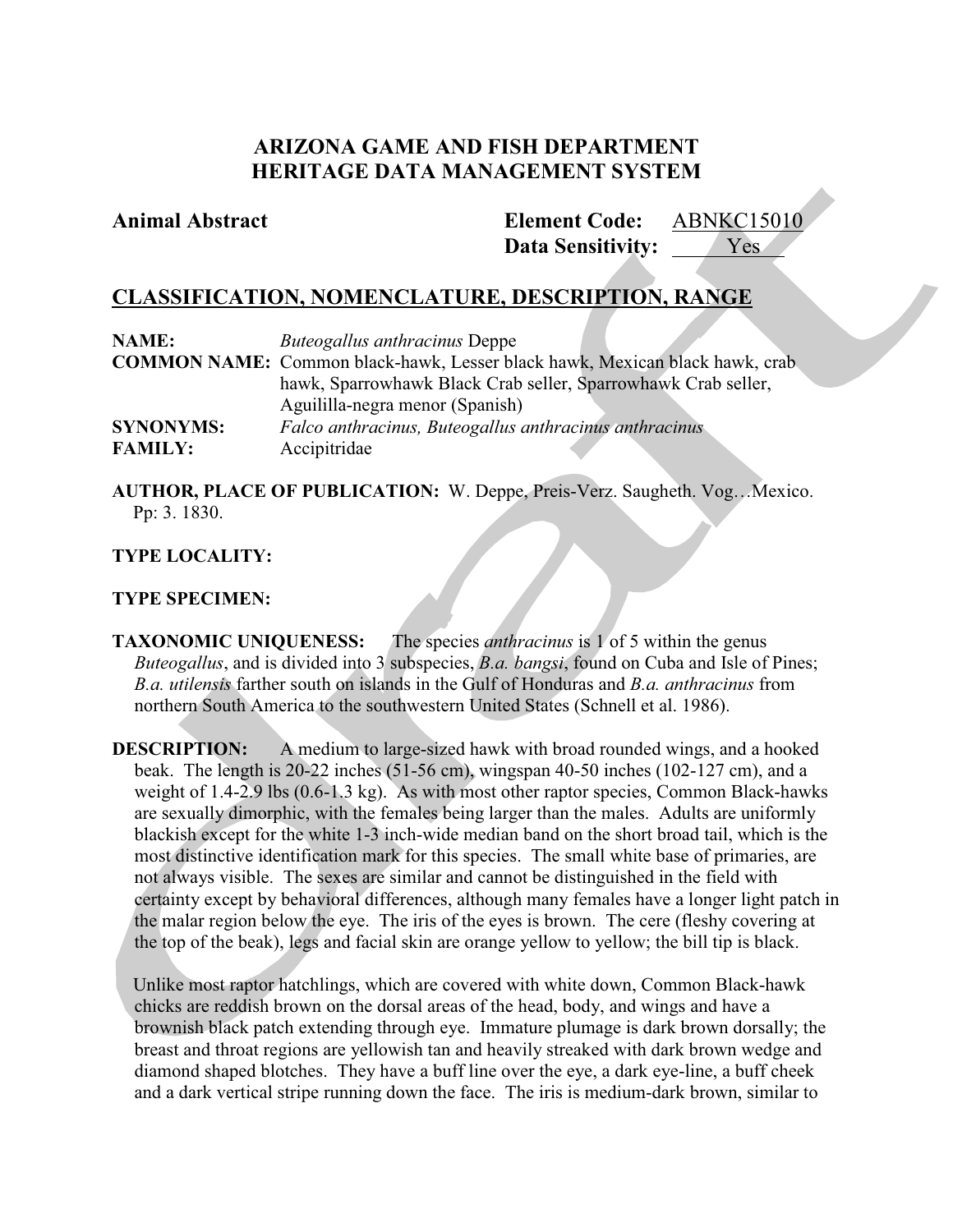### **AGFD Animal Abstract -2-** *Buteogallus anthracinus*

the adult's. Again, the tail provides a useful identification mark with its five to seven dark bands alternating with very light (sometimes white) bands; broad terminal band is dark. This plumage is generally retained for about 1 to 1.5 years before the black adult feathers begin to emerge.

**AIDS TO IDENTIFICATION:** The white 1-3 inch-wide median band on the tail of adults is the most distinctive identification mark for this species. The Common Black-Hawk is slightly smaller than the Red-tailed Hawk (*Buteo jamaicensis*) but has wider wings and a shorter tail. In flight, the whitish patch at the base of the primaries, are smaller and less distinct than on the Black Vulture (*Coragyps atratus*). Distinguished from the Zone-tailed Hawk (*Buteo albonotatus*) by broader wings; broader tail with different pattern; more extensive yellow under eye.

## **ILLUSTRATIONS:**

Line drawings (Robbins et al. 1981:76) Line drawings (Scott 1987:198) Color drawing of egg (Baicich 1997) Color drawing (Sibley 2000) Color photos (Vezo *in* Glinksi 2002) Color drawing (*In*

http://www.percevia.com/explorer/db/birds of north america western/obj/441/target.aspx) Color photo (*In* http://www.damisela.com/zoo/ave/otros/falcon/) Color photo (*In* http://www.puntoverde.org/aves/Buteogallus anthracinus)

**TOTAL RANGE:** From northern South America and Guyana, to Central America, throughout Mexico, to the southwestern United States, including Arizona, southwest New Mexico, western Texas, and southern Utah. Arrives in the U.S. to breed (northernmost breeding populations) as early as March-April, leaving by mid-October. Individuals occasionally overwinter in Arizona and New Mexico. Northernmost populations of N Mexico and S United States leave breeding area for the winter, while other populations are not known to migrate, and are presumed to be sedentary.

**RANGE WITHIN ARIZONA:** Arrives in breeding areas as early as March-April, migrating south across the border for the winter by mid-October. The breeding range is along remote streams draining the Mogollon Rim (central Arizona), the big Sandy and Virgin rivers drainages (northwestern Arizona), and the upper Gila River drainages (eastern Arizona).

# **SPECIES BIOLOGY AND POPULATION TRENDS**

**BIOLOGY:** This species is thought to be long-lived. A nestling banded in 1977 was recovered 13 years and 6 months later. The voice of this hawk is unlike that of any other North American raptor. During the nesting season, the call is a load and hoarse piercing whistle, lasting three to four seconds and composed of about seven or eight notes that increase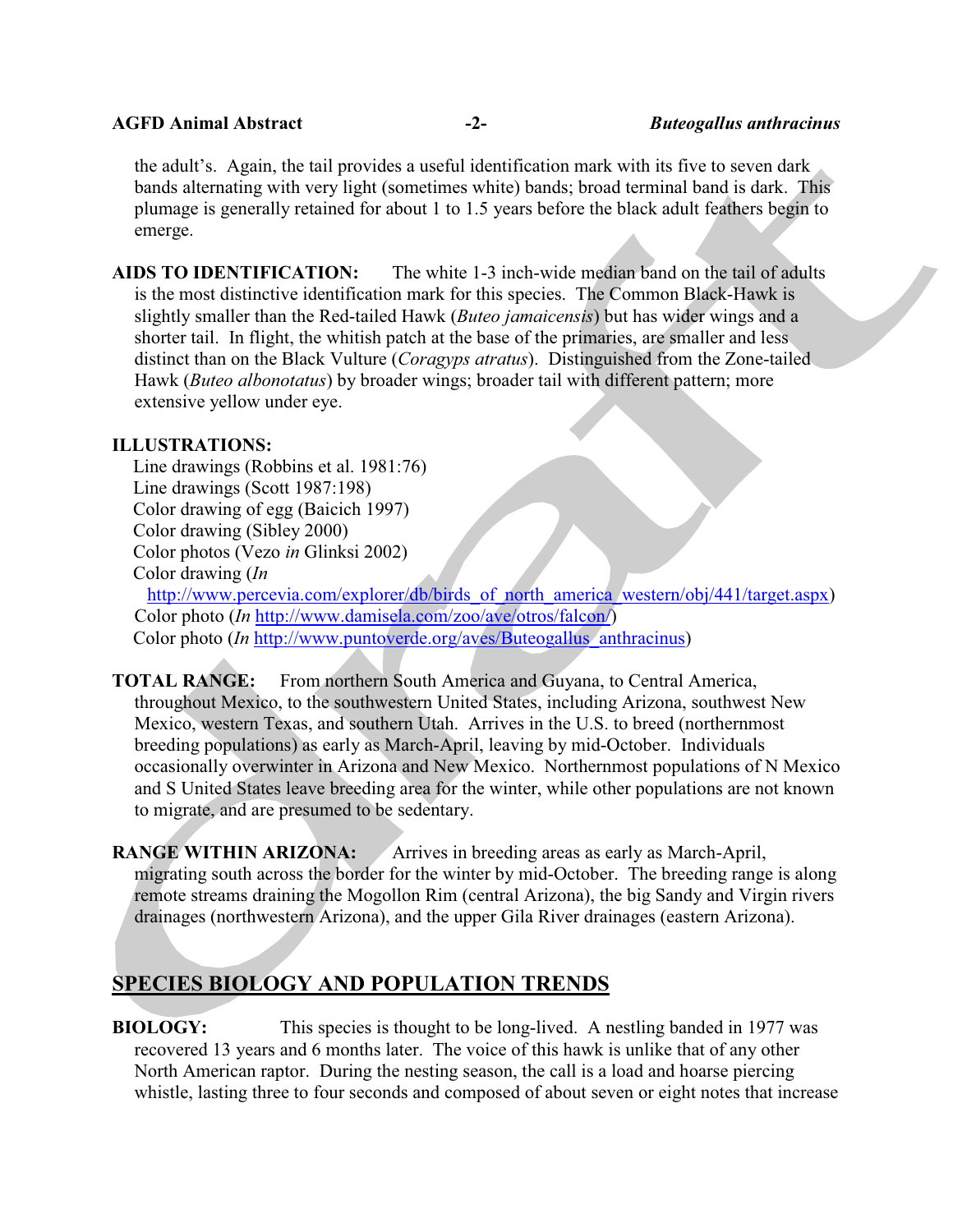**AGFD Animal Abstract -3-** *Buteogallus anthracinus*

abruptly in intensity, then progressively decrease. The most commonly heard call is a nasal, high-pitched, cry alarm. The flight pattern alternates between strong flapping flight and gliding.

- **REPRODUCTION:** Defends small territory, used year after year by returning individuals. The male selects the nest site and carries the nesting material to the female who builds the nest. The nest is initially a small structure built on branches and smaller twigs, in palmettos, cypresses, pines, cottonwoods, sycamores, and other trees. Cottonwoods (79%) and sycamore (11%) were the dominant tree species used for nests in Arizona and New Mexico (Millsap 1981, Schnell 1994, Scovill 1995, *In* Boal no date) (See list of other tree species used below). Nests are typically built 60-120 ft above the ground, and are lined with twigs and some green leaves; nests usually built within 500 feet of permanent flowing water. Up to four copulations per day occur as the egg laying period approaches. The eggs are laid about one month after arrival (Schnell et al. 1986). The eggs have a granular surface, and the color is grayish white to greenish white, heavily speckled with brown blotches of varying shades and sizes; size measures 57 x 45 mm (2.5 x 1.5 in). Clutch size ranges between 1 to 3 eggs; usually 2 in Arizona. If the first clutch is lost the second clutch may only contain one egg. Incubation is reportedly about 38 days, by both sexes. In Arizona, 75% of clutches hatched latter half of May (one in late July). Young are tended by both sexes, with the first flight at 6-7 weeks, becoming independent in another 1.5-2 months. The male rarely brings food directly to the incubating female.
- **FOOD HABITS:** Land crabs, amphibians, fishes, reptiles, and crayfish most common foods, although they may supplement their diet with small mammals and insects. Hunts primarily from perch, often near ground such as low branches, downed trees, exposed roots, and prominent rocks; also walks on sandbars and mud flats in search of crabs or stranded fish.
- **HABITAT:** Obligate riparian nester, dependent on mature, relatively undisturbed habitat supported by a permanent flowing stream. Streams are less than 30.0 cm deep, of low to moderate gradient with many riffles, runs, pools and scattered boulders or lapped with branches. Groves of trees are preferred over single trees. Throughout its range, they generally inhabit coastal lowlands of mixed savannah, dunes, ponds, lagoons and grasslands with a source of water nearby.
- **ELEVATION:** 1,750 7,080 ft. (533-2158 m), based on HDMS records (AGFD, unpublished records, accessed 2004).
- **PLANT COMMUNITY:** "Riparian communities include the cottonwood-willow series (1224.53) of the Sonoran Riparian Deciduous Forest (<1,200 m elev.), the cottonwood-willow series (1223.21) and mixed broadleaf series (1223.22) of the Interior Southwestern Riparian Deciduous Forest (1100-1800 m elev.), and the cottonwood-willow series (1222.31) and mixed broadleaf series (1222.32) of the Rocky Mountain Riparian Deciduous Forest (1700- 2300 m elev.)." (classifications from Brown et al. 1980, Boal no date).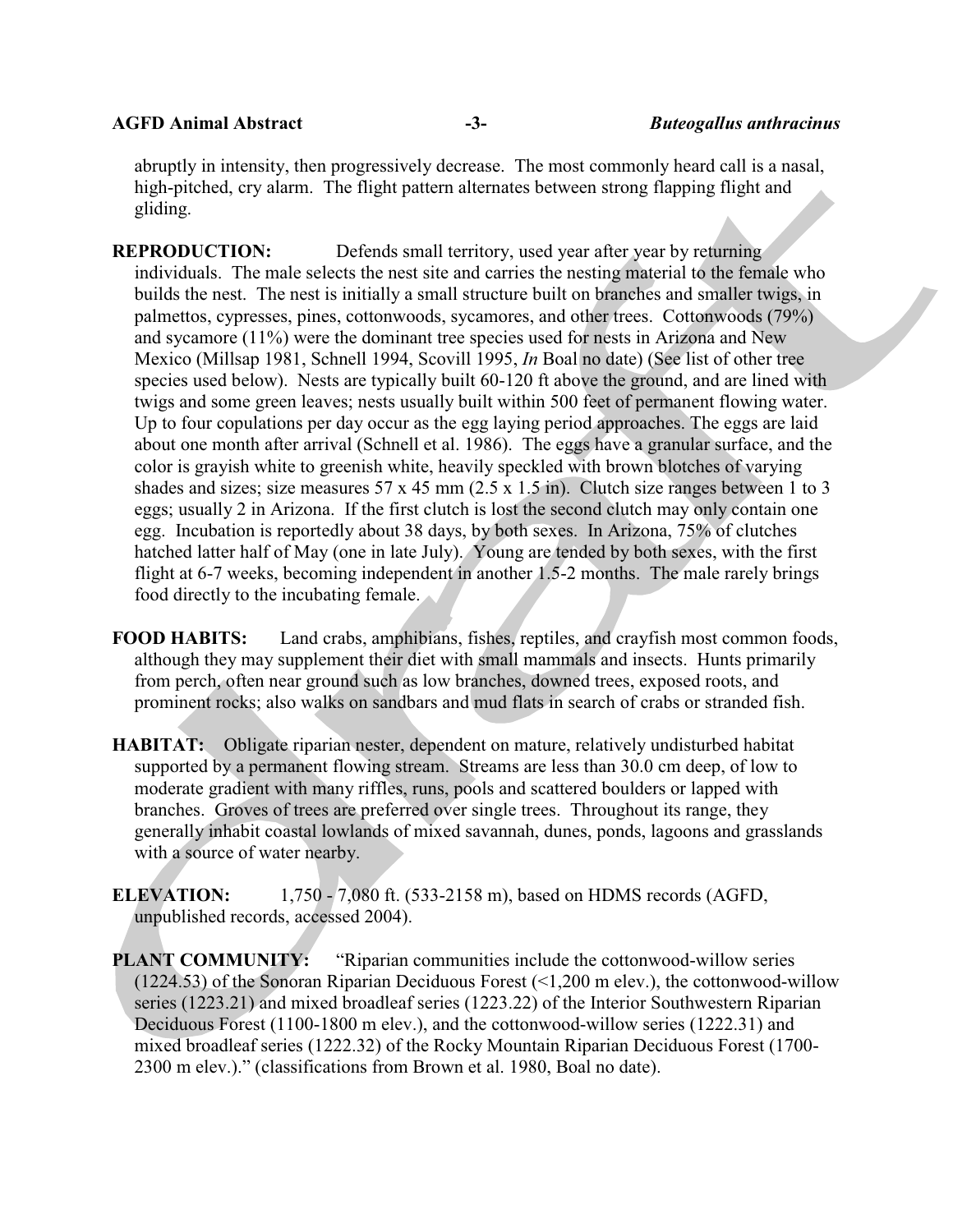#### **AGFD Animal Abstract -4-** *Buteogallus anthracinus*

*Populus* spp. (cottonwood) and *Platanus wrightii* (sycamore) are the dominant tree species used for nesting in Arizona and New Mexico. Other tree species used for nesting include *Alnus oblongifolia* (alder), *Fraxinus velutina* (ash), *Juglans major* (Arizona walnut), *Salix gooddingii* (Goodding willow), *Quercus emoryi* (Emory oak), *Pinus ponderosa* (ponderosa pine), *Pseudotsuga menziesii* (Douglas fir), and *Prosopis* spp. (mesquite) (Boal no date).

**POPULATION TRENDS:** Unknown. Black-hawks seem to be self-sustaining in North, Central, and South American populations, but the species exhibits a low reproduction rate.

The U.S. breeding population was estimated at about 220-250 pairs in the mid 1970's with most pairs (80-90%) occurring in Arizona (Schnell et al. 1988, in Boal no date). A survey conducted in Arizona and New Mexico in the 1980's found a minimum of 200 pairs (80-90% in AZ). A review of nesting records in natural heritage programs from Arizona, New Mexico, and Utah, and other agency and organization databases, indicated 150 breeding areas in Arizona, 35 in New Mexico, 1 in Utah, and as many as 10-20 pairs in Texas (Boal and Mannan 1996, in Boal no date). More recent information suggests 60-80 pairs in New Mexico (New Mexico Game and Fish 1996, in Boal no date). The Aravaipa Canyon population in Arizona, has provided baseline information since 1975. According to NatureServe (2004), "in 1994 the U.S. population was thought to be stable but precarious. Range-wide trends are unknown. Breeding population in south Texas declined in the early 1900's, and those in adjacent Mexico declined after 1958."

# **SPECIES PROTECTION AND CONSERVATION**

**ENDANGERED SPECIES ACT STATUS:** None **STATE STATUS:** WSC (AGFD, WSCA in prep)

[State Candidate AGFD, TNW 1988] **OTHER STATUS:** Not BLM Sensitive (USDI, BLM AZ 2010) [Bureau of Land Management Sensitive (USDI, BLM AZ 2008)] Forest Service Sensitive (USDA, FS Region 3 1988, 1999, 2007) Listed Threatened (Secretaria de Desarrollo Social, 1994) Threatened (Texas)

**MANAGEMENT FACTORS:** Greatest threat is alteration and elimination of riparian habitat through clearing, water diversion, diking and damming, and lowering of the water table by underground pumping. At least 95% of the riparian habitat in the southwestern United States have been lost, altered, or degraded. They are vulnerable to disturbance and contamination of riparian prey species.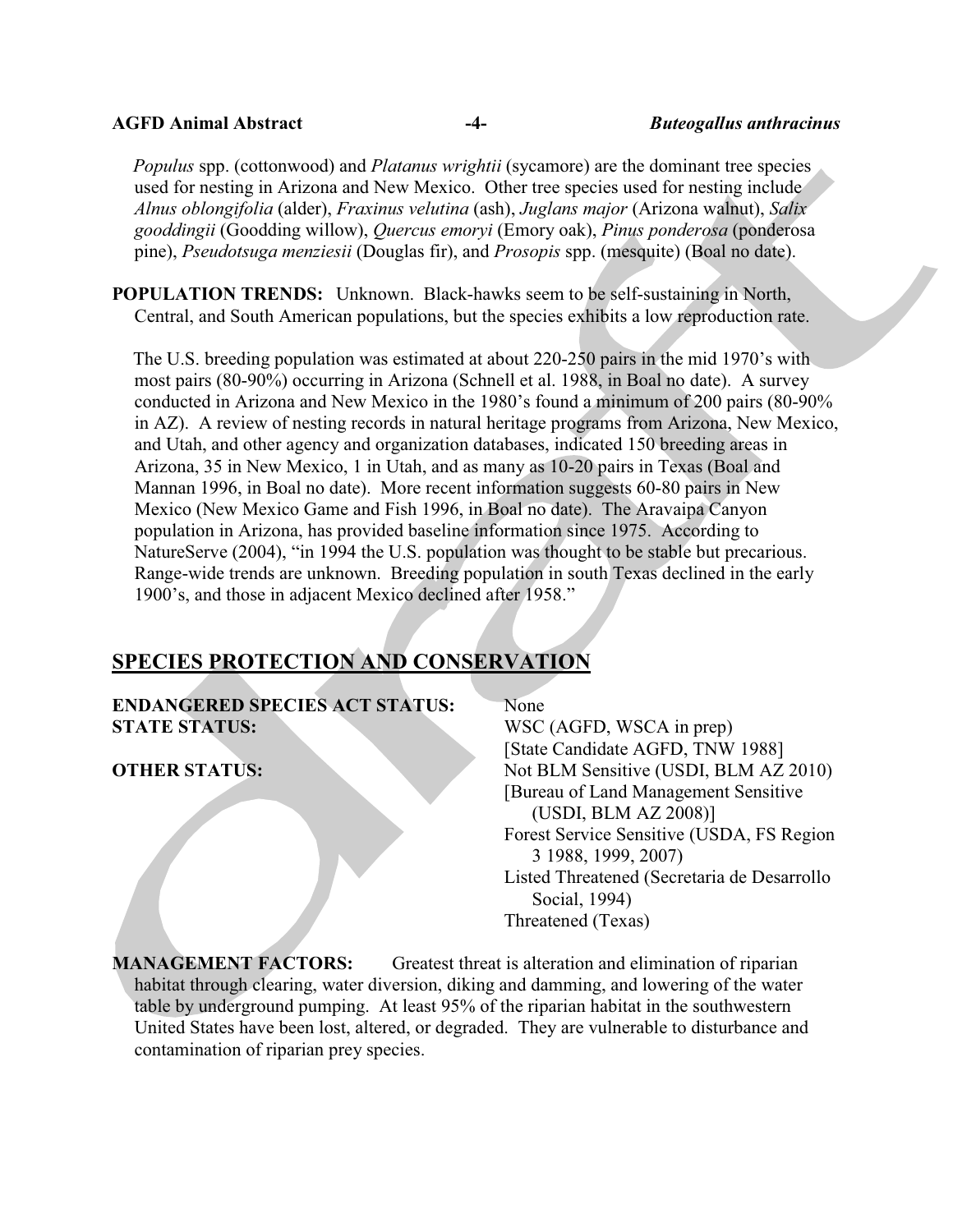#### **AGFD Animal Abstract -5-** *Buteogallus anthracinus*

**PROTECTIVE MEASURES TAKEN:** Conservation depends on maintaining vital regions of riparian habitat, like Aravaipa Canyon Preserve in Arizona, which are free of disturbance and development. (Steinwand 2001).

**SUGGESTED PROJECTS:** Protect and enhance frog and fish populations near nest sites. Regenerate gallery forest trees by periodic suppression or elimination of livestock grazing. Increase prey sources. Implement monitoring schedule of breeding black hawks to determine trends in the population. Determine the source of recruitment in the United States population. A comprehensive study to resolve the confused systematics and nomenclature in the *Buteogallus* complex is needed. Also needed is an intensified banding program. No detailed information is available on pair bonding, territoriality, or most aspects of this species' social behavior.

**LAND MANAGEMENT/OWNERSHIP:** BIA – Fort Apache and San Carlos Reservations; BLM – Kingman, Phoenix, Safford, and Tucson Field Offices; NPS - Montezuma Castle National Monument and Saguaro National Park; USFS - Apache-Sitgreaves, Coconino, Coronado, Prescott, and Tonto National Forests; State Land Department; Red Rock State Park; City of Safford; TNC - Aravaipa Canyon, Buehhman, Muleshoe Ranch, and Patagonia-Sonoita Creek Preserves; Private.

# **SOURCES OF FURTHER INFORMATION**

#### **REFERENCES:**

- AOU. 1957. Check-list of North American Birds. American Ornithologists' Union. Pp. 112. Arizona Game and Fish Department. 1988. Threatened Native Wildlife in Arizona. Arizona Game and Fish Department Publication. Phoenix, Arizona. 32pp.
- Arizona Game and Fish Department. In prep. Wildlife of Special Concern in Arizona. Arizona Game and Fish Department Publication. Phoenix, Arizona. Pp: 32.
- Baicich, P.J. 1997. A Guide to the Nests, Eggs and Nestlings of North American Birds. Second Edition. Natural World Academic Press. New York. Pp. 97.

BISON. Available: http://fwie.fw.vt.edu/states/nmex\_main/species/040040.htm.

- Boal, C.W. No Date. Draft-Common Black Hawk Species Account. Strategies for Monitoring Common Black-Hawk (*Buteogallus anthracinus*) Populations in North America. 12pp.
- Brown, L., and D. Amadon. 1968. Eagles, Hawks, and Falcons of the World. Volume 2. Country Life Books. Pp. 555-557.
- Clark, W.S. 1987. A Field Guide to Hawks of North America. Houghton Mifflin Company. Boston, Massachusetts. Pp. 46-48.
- Deppe, W. 1830. Preis-Verz. Saugheth. Vog…Mexico. Pp. 3.
- Ehrlich, P.R. et al. 1988. The Birder's Handbook. Simon & Schuster Inc. New York, New York. Pp. 238.
- ENature. Available: http://www.enature.com/fieldguide/showSpeciesAG.asp?agencyID=35…
- Glinski, R.L., and T. Vezo. 2002. Birds of Prey in the American West. Rio Nuevo Publishers. Tucson, Arizona. Pp. 44-47.
- Hawks Conservancy Trust. Available: http://www.hawk-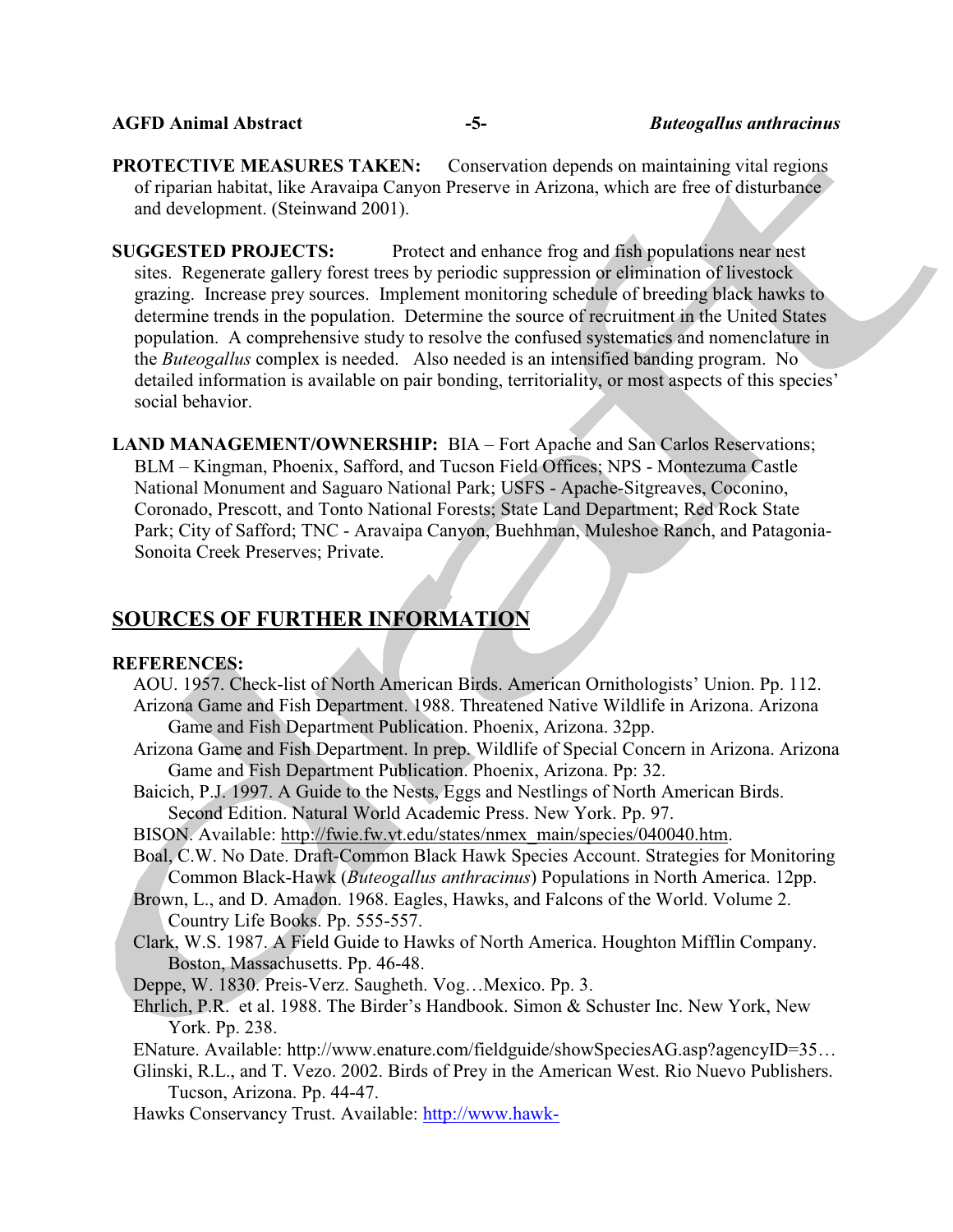conservancy.org/priors/commonblackhawk.shtml.

Http://dwrcdc.nr.utah.gov/rsgis2/Search/Display.asp?F1Nm=buteanth.

- Http://www.avesphoto.com/website/pictures/HWKCBK-1.jpg.
- Http://www.avesphoto.com/website/pictures/HWKCBK-2.jpg.

Http://www.bsc-eoc.org/avibase/

Http://www.damisela.com/zoo/ave/otros/falcon/accipitridae/accipitrinae/buteogallus/

Http://www.mbr-pwrc.usgs.gov/id/fram1st/Idtips/h3450id.html.

Http://www.percevia.com/explorer/db/birds of north america western/obj/441/target.aspx. Http://www.puntoverde.org.ve/aves/buteogallus\_anthracinus/

Http://131.220.109.5/groms/Species\_HTMLs/Print\_HTMLs/Banthrac\_Print.html.

Integrated Taxonomic Information System (ITIS). Retrieved 12/9/2004 from ITIS, http://www.itis.usda.gov.

Grossman, M.L., and J. Hamlet. 1964. Birds of Prey of the World.

- Lane, J.A. 1974. A Birder's guide to Southeastern Arizona. L & P Photography. Denver, Colorado. Pp. 63.
- National Geographic Society. 1999. Field Guide to the Birds of North America. Third Edition. National Geographic. Washington D.C. Pp. 198-199.
- NatureServe. 2004. An online encyclopedia of life [web application]. Version 4.1. Arlington, Virginia, USA: NatureServe. Available: http://www.natureserve.org/explorer. (Accessed: December 9, 2004).
- Palmer, R.S. 1988. Handbook of North American Birds. Volume 4. Yale University Press. London. Pp. 379-389.

Phillips, A. et al. 1964. Birds of Arizona. The University of Arizona Press. Tucson, Arizona. Pp. 24.

Robbins, C.S. et al. 1981. A guide to field identification, birds of North America. Golden Press. New York. p. 76.

Rosenberg, K.V. et al. 1991. Birds of the lower Colorado River valley. The University of Arizona Press. Tucson, Arizona. p.153.

Russell, S.M., and G. Monson. 1998. The Birds of Sonora. The University of Arizona Press. Tucson, Arizona. Pp. 66.

Scott, S.L. 1987. The National Geographic Society field guide to the birds of North America. 2nd edition. National Geographic Society. Washington, D.C. p. 198.

Schnell, J.H., R. Glinski, and H.A. Snyder. 1986. Proceedings of the southwest raptor management symposium and workshop. National Wildlife Federation Scientific and Technical Series. No. 11. University of Arizona, Tucson. Pp. 65-71.

Schnell, J.H. 1994. Common Black-Hawk (*Buteogallus anthracinus*). *In* The Birds of North America, No. 122 (A. Poole and F. Gill, Eds.). Philadelphia: The Academy of Natural Sciences; Washington, D.C.: The American Ornithologists' Union.

Schnell, J.H. *In* Glinski, R.L. 1998. The Raptors of Arizona. The University of Arizona Press. Tucson, Arizona. Pp. 73-76.

Sibley, D.A. 2000. The Sibley Guide to Birds. Alfred. A. Knopf. New York, New York. Pp. 115.

Steinwand, J. 2001. "*Buteogallus anthracinus*" (On-line), Animal Diversity Web. Accessed March 02, 2005 at